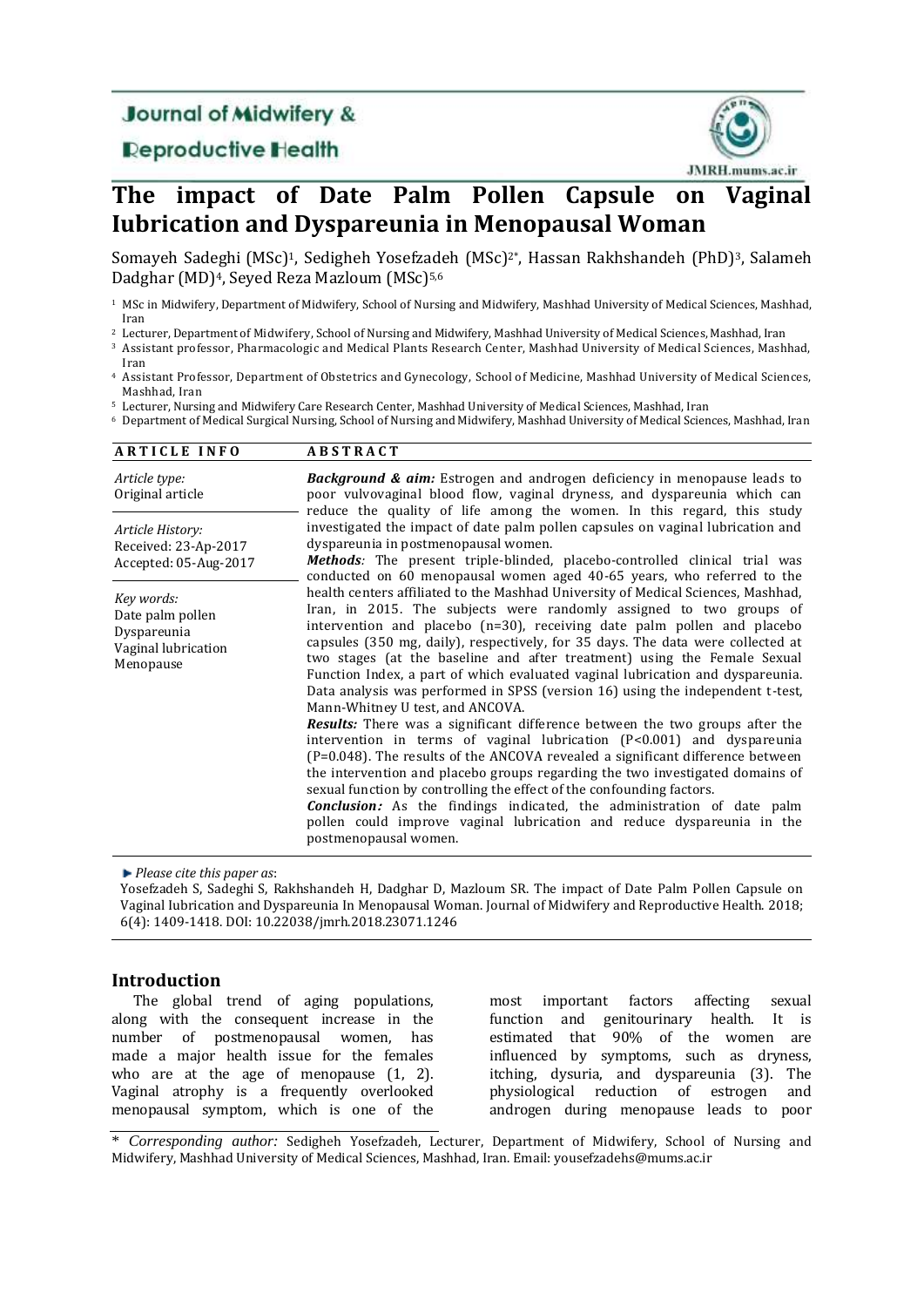vulvovaginal blood flow and vaginal dryness, decreasing genital sensory thresholds and dyspareunia (4).

According to different studies, the incidence rates of vaginal dryness and dyspareunia vary within 27-55% and 32- 41%, respectively, in the postmenopausal women (5-7), 75% of whom are untreated. Some women consider the symptoms of menopause as part of the aging process. Accordingly, due to the unawareness of therapeutic options, many of these women usually adapt lifestyle modifications, such as stopping sexual activity due to dyspareunia caused by vaginal dryness. This can have major impacts on sexual quality, satisfaction, and function, and thereby exacerbate atrophic symptoms (8, 9).

Hormone replacement therapy (HRT) has been traditionally used as the first-line treatment for the improvement of the menopausal symptoms (10). However, the women often seek for alternative therapies due to the side effects and risks of the HRT (11). In this regard, the complementary and alternative medicine (CAM) has recently gained an unprecedented popularity for the management of the menopausal symptoms. Accordingly, women are among the largest consumers of complementary medicine (12). The World Health Organization has recommended that CAM can be effective in the improvement of the menopausal symptoms (13).

Complementary herbal medicine is the most common form of treatment, which is widely used in the world and commonly among menopausal women for the elimination of the menopausal symptoms (16-14). The palm tree, Phoenix dactylifera, is a plant of Palmaceae family, different parts of which have therapeutic applications (17). The date palm pollen has been anciently consumed in Greece and China for the treatment of infertility and improvement of sexuality in women (18). The authentic books of traditional medicine, such as Makhzan-Ol-Advieh, Tohfat-Ol-Momenin, and Riaz-Ol-Advieh, have pointed to the numerous medicinal properties of date palm pollen, including strengthening male sexuality and female lust (19-21).

Scientists have been able to extract gonadotropin and estrone hormones from the date palm pollen (22, 23). Today, the discovery of gonadotropin hormones in the date palm pollen has confirmed the applicability of this plant in the treatment of infertility by primitive Arabs. Sex hormones are also found in the date palm pollen. All parts of this plant contain carbohydrates, alkaloids, steroids, flavonoids, vitamins, and tannins (24).

Abedi (2013) prescribed the date palm pollen to male rats and observed their improved sexual function (25). Likewise, Moshtaghi (2010) reported the enhancement of estrogen and progesterone hormones in adult female rats following the administration of date palm pollen (26). Furthermore, in the studies conducted by Bahmanpour (2006) and Mehraban (2014), the date palm pollen had positive effects on spermatogenesis and increased sex hormones in adult male rats (27, 28).

To the best of our knowledge, there are no human studies investigating the effect of date palm pollen on sexual function. However, this plant has been reported to elevate the level of sex hormones and improve sexual behavior in animal experiments. Therefore, regarding the high prevalence of sexual problems and their respective adverse effects on the quality of life among the menopausal women and considering their desire to use alternative therapies and complementary medicine, this study aimed to investigate the effect of date palm pollen on vaginal lubrication and dyspareunia among the postmenopausal women.

## **Materials and Methods**

This triple-blinded, placebo-controlled clinical trial was conducted on 60 menopausal women aged 40-65 years who referred to the health centers affiliated to the Mashhad University of Medical Sciences, Mashhad, Iran, in 2015. The study population was selected using convenience sampling method. The participants were randomly assigned into two groups of intervention and placebo,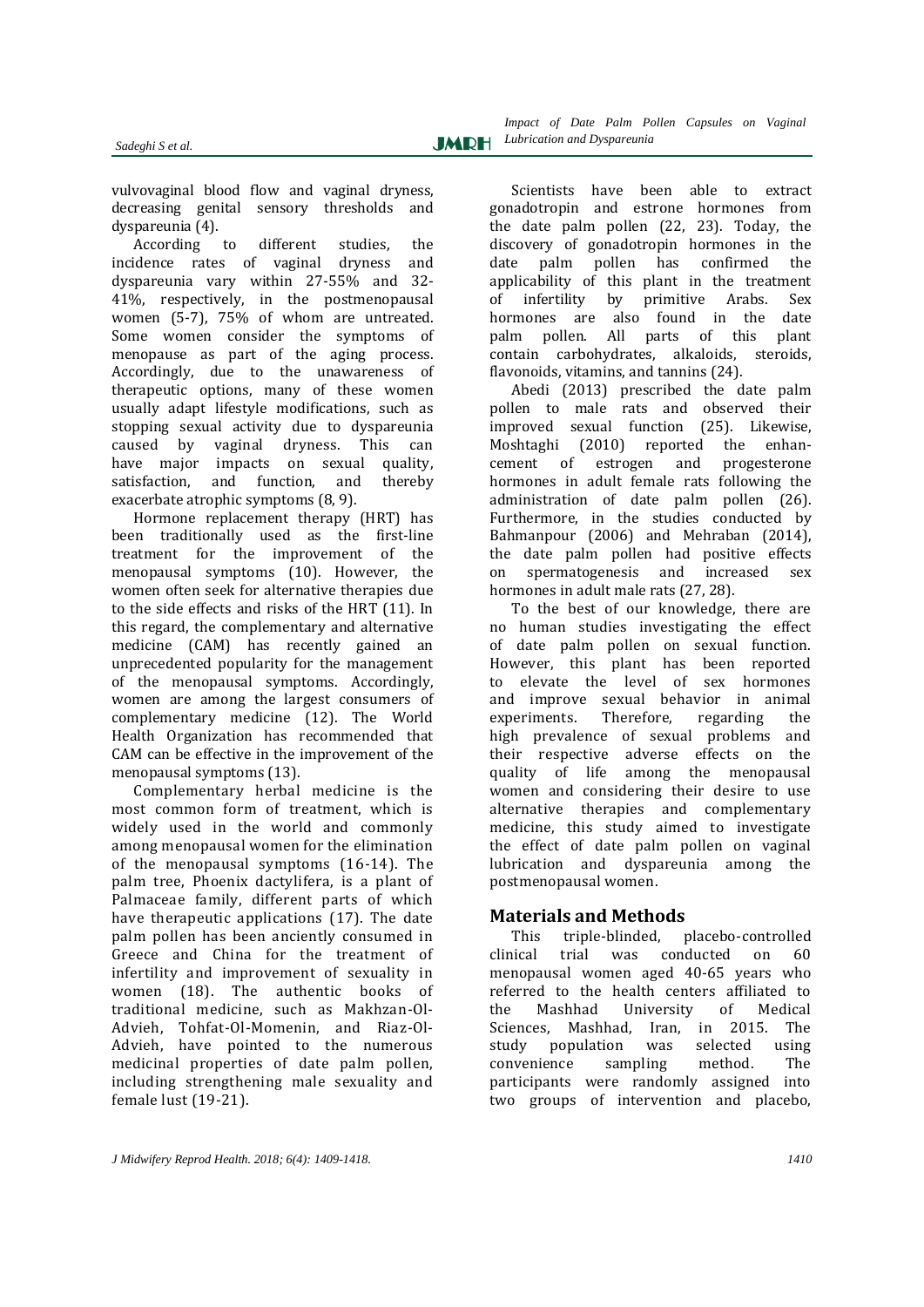receiving date palm pollen and placebo capsules, respectively, using the tables of random number.

The sample size was determined to be 28 cases in each group, based on a pilot study conducted on 10 subjects of both groups for vaginal lubrication and dyspareunia indices and using the formula of comparing two population means (mean vaginal lubrication values of 44.4±19.1 and 29.3±20.5 with and without intervention, respectively) considering 95% confidence interval and 80% test power. Regarding the attrition, 65 subjects (32 in the control group and 33 in the intervention group) were evaluated.

However, two controls were excluded due to hypertension and unwillingness of the spouse; in addition, three cases were removed from the intervention group for taking other drugs (n=2) and the absence of the spouse (n=1). Therefore, the final analysis was performed on 60 people (30 cases in each group) (Figure 1).

The inclusion criteria were: 1) informed consent, 2) minimum education level of primary school, 3) age range of 40-65 years, 4) normal menopause, 5) absence of menstruation for at least one year without any surgical or pathological intervention, 6) minimum of one sexual activity in the last month, 7) no history of sexual dysfunction before menopause according to the research unit, 8) Female Sexual Function Index (FSFI) score of < 28, 9) absence of diagnosed psychological or systemic disease affecting sexual function, 10) no history of taking drugs affecting sexual function, 11) no history of HRT within the last six months. 12) no history of pelvic surgery (e.g., colporrhaphy and restoration), 13) absence of sexual dysfunction in the sexual partner, 14) lack of allergy to the pollen of plants and herbs, 15) non-use of complementary medicine or a specific herbal medicine during the last month to improve menopausal symptoms, 16) no history of chemotherapy or pelvic or whole body radiotherapy, and 17) no history of consuming tobacco, alcohol, or drugs.

On the other hand, the exclusion criteria included: 1) unwillingness to continue participating in the study, 2) drug hypersensitivity, 3) consumption of any other drugs during the study, 4) experience of unexpected events during the research period, and 5) no drug intake for two consecutive days or five intermittent days.



**Figure 1.** Flowchart of sample selection process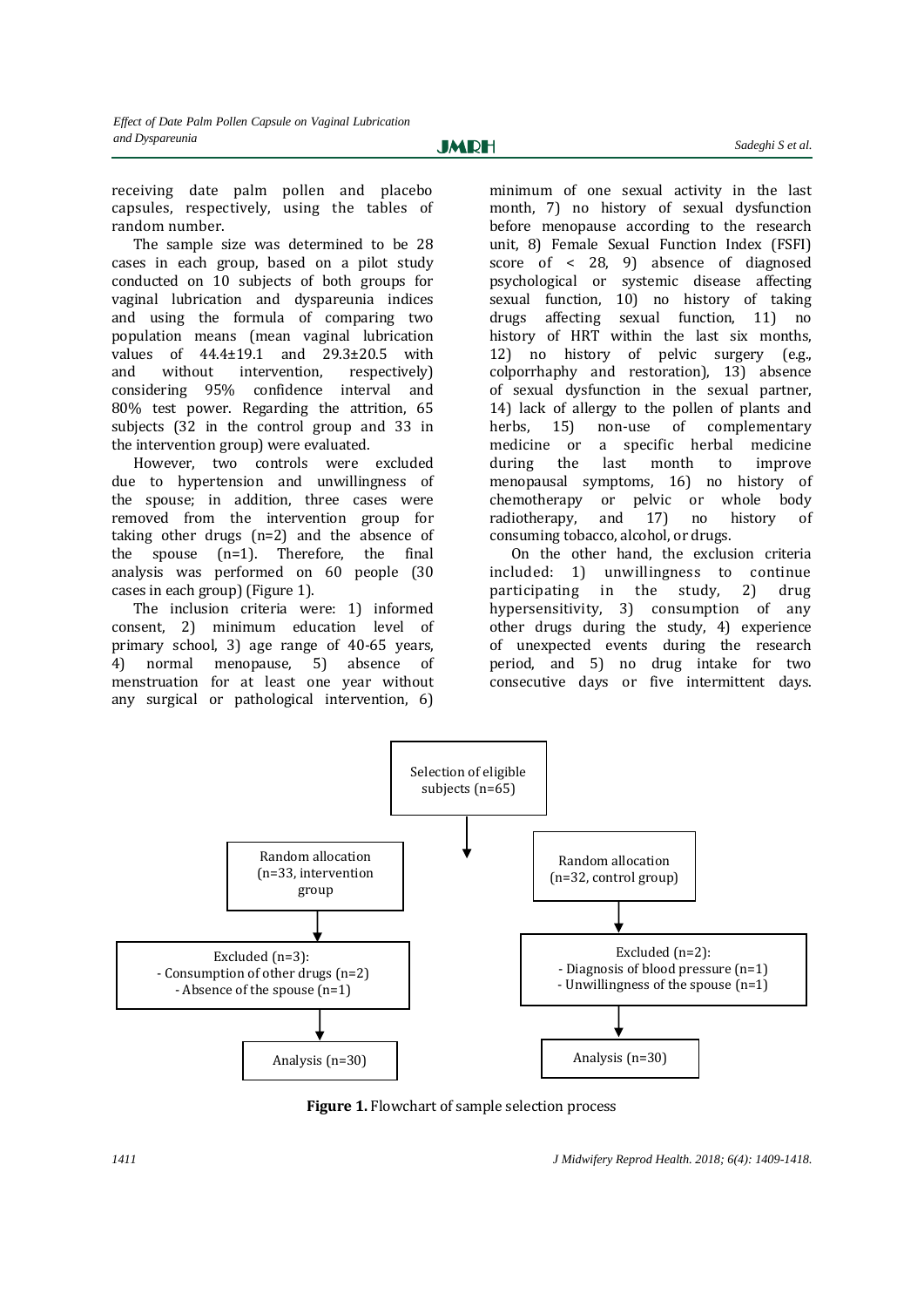The sampling process was started after obtaining approval from the Ethics Committee of Mashhad University of Medical Sciences and in coordination with the authorities of the health centers.The researcher explained the study objectives and methodology to those meeting the inclusion criteria according to the items of the questionnaire. Subsequently, the participants completed the informed consent forms. The researcher dealt with the samples in a completely private atmosphere, and assured them about the confidentiality and anonymity of their data. Furthermore, they were ensured of the possibility of study withdrawal at any time without affecting the healthcare process.

Date palm pollen was purchased from the palm lands of Hormozgan Province, Iran. It was used after verification by the experts<br>of Agriculture Iihad Organization of Agriculture Jihad Organization of Hajiabad County in Hormozgan Province (herbarium code: 373846). Starch powder was applied to prepare the placebo capsules. The date palm pollen and placebo capsules were prepared in a pharmacy laboratory of the Faculty of Pharmacy, Mashhad University of Medical Sciences, Mashhad, Iran, by a pharmacist consultant with a completely similar appearance. The capsules were placed in bottles that were identical with the A and B codes. Each date palm pollen capsule contained 300 mg of date palm pollen and each placebo capsule contained 300 mg of starch.

The participants daily consumed one capsule for 35 days. Studies on laboratory animals were referenced to determine the dosage of the drug (300 mg) and the duration of the intervention (35 days) due to the absence of a similar study (27, 28). Since the current research was threeblinded, only the pharmacist was aware of the contents of the bottles, and the researcher and the statistical analyst were unaware of their contents until the end of the statistical analysis.

The data were collected using the demographic characteristic form and FSFI, a part of which evaluated vaginal lubrication and *Sadeghi S et al.*

dyspareunia at baseline and after treatment, filled out by the research samples. The required guidance was provided if further explanations were needed. To obtain a score, each of the domains was multiplied by a certain numerical coefficient (vaginal lubrication by 0.3 and dyspareunia by 0.4). The FSFI was completed at the baseline and after the intervention (i.e., 35 days' post-intervention).

The validity of the researcher-made form was determined by the content validity method. Therefore, after searching the books and scientific publications on the subject of interest, these forms were provided under the guidance of supervisors and advisors. After applying the corrective opinions of 10 faculty members and final confirmation, the main forms were completed and used for data collection.

The validity and reliability of the items focusing on vaginal lubrication and dyspareunia have been confirmed by Mohammadi et al. in 2008 (29) rendering the specificity and sensitivity values of 0.65/0.66 and 0.74/0.66, respectively. In the present study, the Cronbach's alpha coefficients were 0.83 and 0.87 for vaginal lubrication and dyspareunia, respectively.

During the capsule administration, the samples received a checklist for controlling the use of the drug and provided with required training for its completion. They were also requested to avoid taking herbs and phytoestrogens during the intervention. At the end of the second week, follow-up phone call was made to know the possible complications and concerns, emphasize<br>on taking capsules, and respond to on taking capsules, and respond to possible questions.

In the last week, the referral date was reminded to the research units after the completion of the intervention through phone calls. The questionnaire of side effects and satisfaction with treatment was completed at the end of the intervention. Finally, the data were analyzed in SPSS software (version 16) using Mann-Whitney U test, independent t-test, and analysis of covariance. P-value less than 0.05 was considered statistically significant.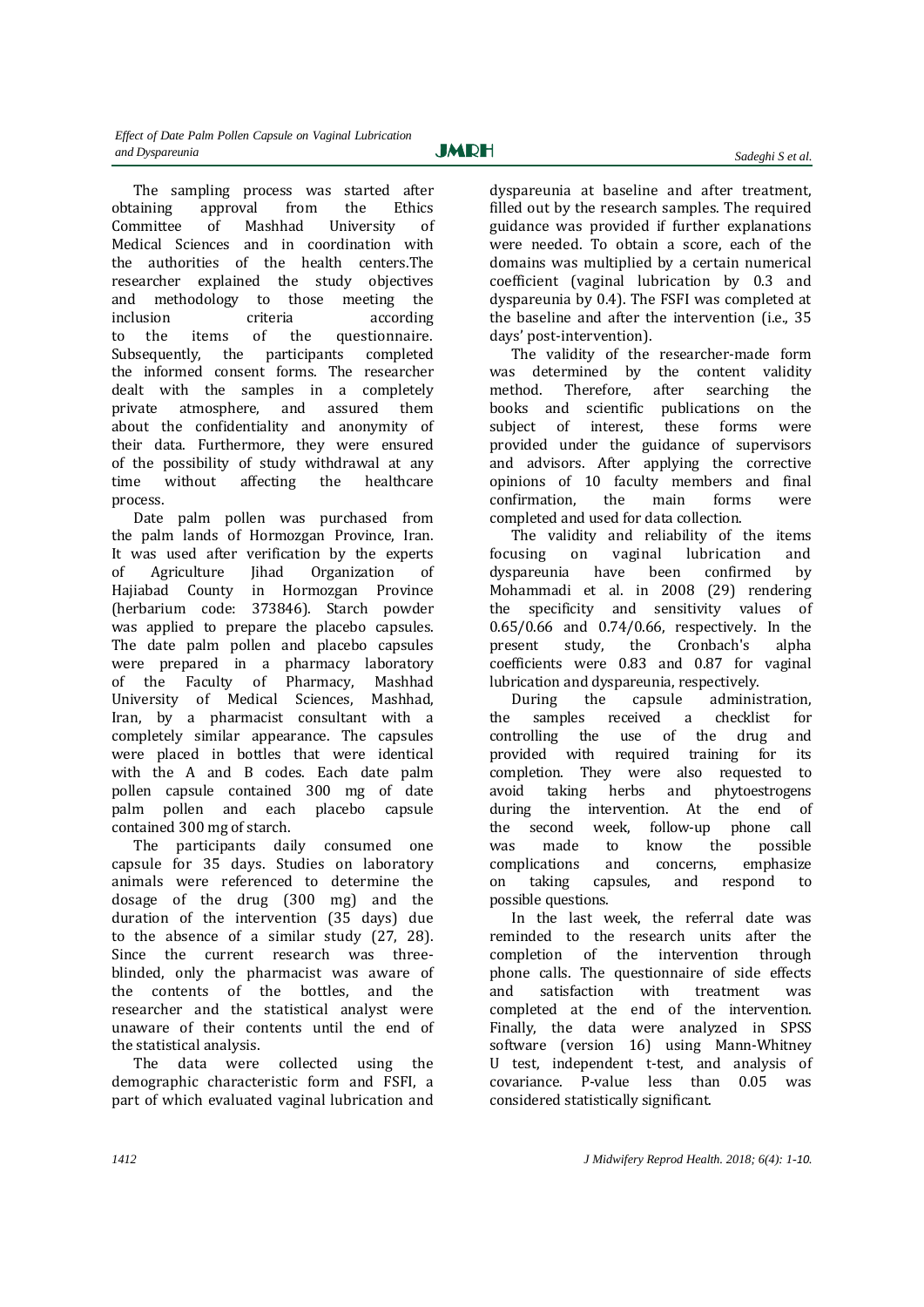**JMRH** 

## **Results**

Tables 1 and 2 show the individual and social characteristics of the intervention and control groups. According to the results, there was no

significant difference between the two groups in terms of sociodemographic characteristics (P≥0.05).

|  | Table 1. Quantitative analysis of demographic variables in the intervention and control groups |  |
|--|------------------------------------------------------------------------------------------------|--|
|  |                                                                                                |  |

| Demographic variables                         | <b>Intervention</b><br>$group(n=30)$ ,<br><b>Mean</b> <sup>t</sup> SD | Control group<br>$(n=30)$ ,<br>Mean±SD | <b>Test results</b>                                |
|-----------------------------------------------|-----------------------------------------------------------------------|----------------------------------------|----------------------------------------------------|
| Age                                           | $52.3 \pm 5.6$                                                        | $54.4 \pm 1.8$                         | $df=58$ , $t=1.5$ , $P=0.149$ , Independent t-test |
| Spouse's age                                  | $56.4 \pm 6.6$                                                        | $56.4 \pm 4.4$                         | $P=0.744$ , U=428.0, Mann-Whitney U test           |
| Gravidity                                     | $5.2 + 2.9$                                                           | $5.2 \pm 6.8$                          | $P=0.447$ , U=399.0, Mann-Whitney U test           |
| Body mass index $(kg/m2)$                     | $25.2 \pm 4.9$                                                        | $26.2 \pm 8.5$                         | P=0.113, U=308.5, Mann-Whitney U test              |
| Number of vaginal childbirth                  | $3.8 \pm 2.4$                                                         | $4.2 \pm 2.6$                          | $df=57$ , t=-0.6, P=0.573, Independent t-test      |
| Number of cesarean section<br>delivery        | $0.6 \pm 1.0$                                                         | $0.5 \pm 0.9$                          | P=0.848, U=439.0, Mann-Whitney U test              |
| Number of children                            | $4.1 \pm 2.0$                                                         | $4.1 + 2.0$                            | P=0.934, U=444.5, Mann-Whitney U test              |
| Age of marriage (years)                       | $29.5 \pm 9.5$                                                        | $32.9 + 9.4$                           | $df=58$ , $t=1.4$ , $P=0.164$ , Independent t-test |
| Duration of menstruation<br>cessation (month) | $53.43 \pm 5.7$                                                       | $66.59 \pm 0.4$                        | $P=0.514$ , U=406.0, Mann-Whitney U test           |
| Number of sex per week                        | $1.0 \pm 1.6$                                                         | $1.0 \pm 2.6$                          | $P=0.416$ , U=404.0, Mann-Whitney U test           |

**Table 2.** Qualitative analysis of demographic variables in the intervention and control groups

| Demographic variables                                                                                               | <b>Intervention group</b><br>frequency $(\%)$      | <b>Control group frequency</b><br>(%)                 | <b>Test results</b>                                          |
|---------------------------------------------------------------------------------------------------------------------|----------------------------------------------------|-------------------------------------------------------|--------------------------------------------------------------|
| <b>Education level</b>                                                                                              |                                                    |                                                       | $U = 386.0$                                                  |
| Primary school                                                                                                      | 19 (62.1)                                          | 19 (62.1)                                             | $P = 0.531$                                                  |
| Secondary school                                                                                                    | 2(6.9)                                             | 6(20.7)                                               | Mann-                                                        |
| High school                                                                                                         | 6(20.7)                                            | 2(6.9)                                                | Whitney U                                                    |
| Associate degree and higher                                                                                         | 3(10.3)                                            | 3(10.3)                                               | test                                                         |
| <b>Spouse's education level</b><br>Primary school<br>Secondary school<br>High school<br>Associate degree and higher | 17 (56.7)<br>6(20.0)<br>4(13.3)<br>3(10.0)         | 19 (63.3)<br>3(10.0)<br>5(16.7)<br>3(10.0)            | $U = 532.0$<br>$P=0.763$<br>Mann-<br>Whitney U<br>test       |
| <b>Occupation</b><br>Housewife<br>Employee<br>Retiree                                                               | 26 (86.7)<br>4(13.3)<br>0(0.0)                     | 28 (93.3)<br>1(3.3)<br>1(3.3)                         | $t = 2.9$<br>$df=2$<br>$P=0.355$<br>Chi-square<br>exact test |
| <b>Spouse's Occupation</b><br>Employee<br>Laborer<br>Self-employed<br>Retiree<br>Unemployed                         | 4(13.3)<br>1(3.3)<br>15(50.0)<br>8(26.7)<br>2(6.7) | 5(16.7)<br>4(13.3)<br>11 (36.7)<br>7(23.3)<br>3(10.0) | $t = 2.8$<br>$df=4$<br>$P=0.644$<br>Chi-square<br>exact test |
| Socioeconomic level<br>Very low<br>Low                                                                              | 0(0.0)<br>11 (36.7)                                | 1(3.3)<br>7(23.3)                                     | $U = 418.0$<br>$P=0.591$<br>Mann-                            |
| Average<br>High above<br>Very high                                                                                  | 16(53.3)<br>1(3.3)<br>2(6.7)                       | 19 (63.3)<br>3(10.0)<br>0(0.0)                        | Whitney U<br>test                                            |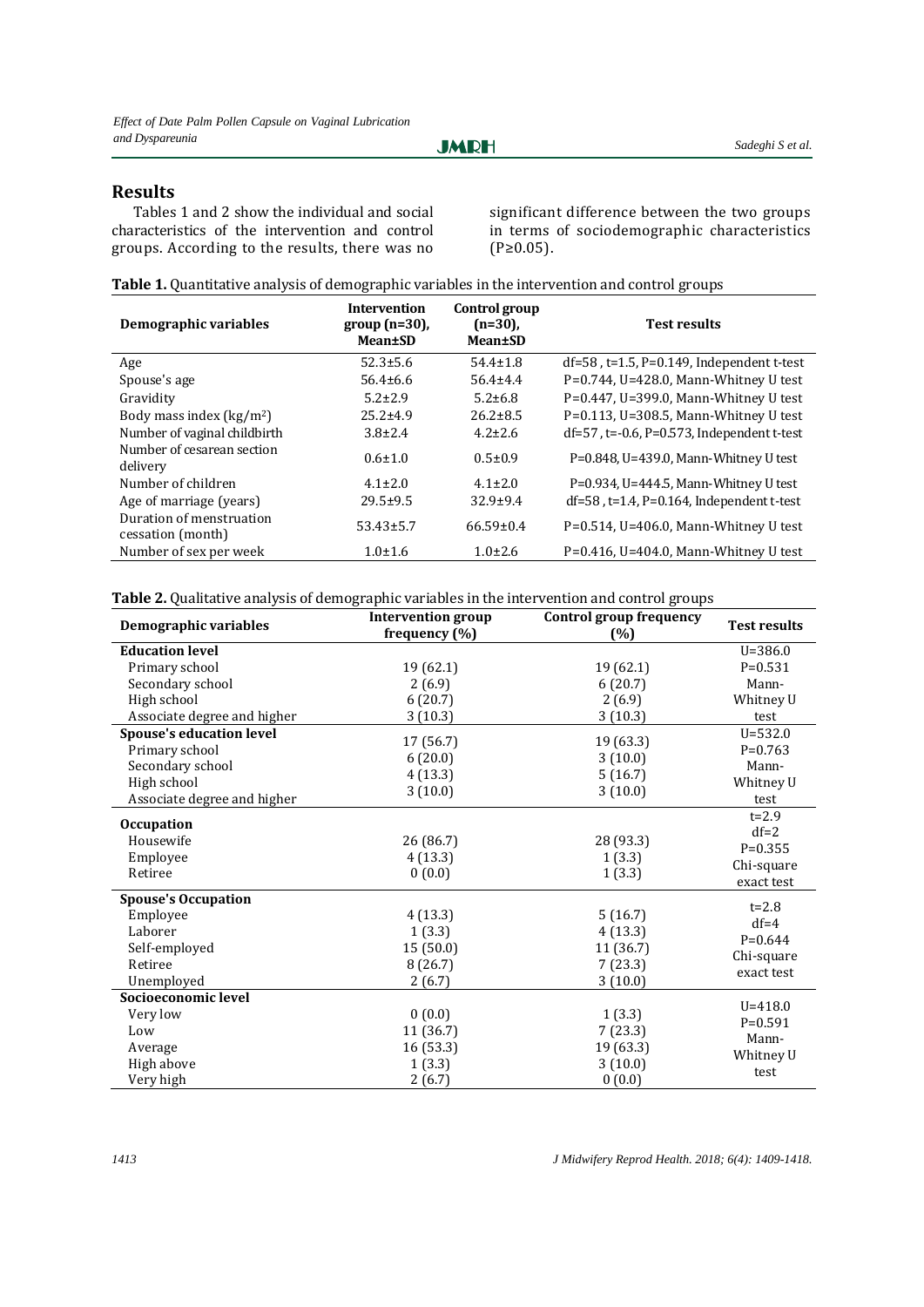There was no significant difference in the mean scores of dyspareunia before and after the

intervention in both intervention and control groups ( $P=0.175$ ,  $P=0.373$ , respectively).

**Table 3.** Mean score of dyspareunia in date palm pollen and placebo groups before and after the intervention

| <b>Dyspareunia</b>                                                        | Date palm pollen<br>group | Placebo group            | Intergroup<br>test results                                  |
|---------------------------------------------------------------------------|---------------------------|--------------------------|-------------------------------------------------------------|
|                                                                           |                           |                          | $U = 360.5$                                                 |
| Before intervention                                                       | $3.1 \pm 9.1$             | $4.0 \pm 4.8$            | $P=0.175$                                                   |
|                                                                           |                           |                          | Mann-Whitney U test                                         |
|                                                                           | $4.0 \pm 2.9$             | $4.0 \pm 0.9$            | $U = 391.0$                                                 |
| After intervention                                                        |                           |                          | $P=0.373$                                                   |
|                                                                           |                           |                          | Mann-Whitney U test                                         |
|                                                                           |                           |                          | $U = 317.5$                                                 |
| Difference between pre- and post-                                         | $0.1 \pm 3.3$             | $-0.1\pm4.0$             | $P=0.048$                                                   |
| intervention stages                                                       |                           |                          | Mann-Whitney U test                                         |
| Intragroup                                                                | $Z = -1.0$ Wilcoxon test  | $Z = -1.9$ Wilcoxon test |                                                             |
| test results                                                              | $P=0.298$                 | $P=0.056$                |                                                             |
| After intervention by eliminating the<br>effect of pre-intervention stage | $4.3 \pm 0.1$             | $3.0 + 9.2$              | $df=2$ , $f=3.4$ , $P=0.003$<br>Analysis of covariance test |

However, the mean score changes in dyspareunia before and after the intervention was significantly higher in the intervention group, compared to those in the control group (P=0.048). The intragroup comparison showed no significant difference between the intervention and control groups regarding the mean score of dyspareunia after the intervention (P=0.298, P=0.056, respectively).

In addition, the analysis of covariance for the post-intervention dyspareunia was compared with the elimination of dyspareunia effect at the pre intervention stage in the two groups, and the results indicated a significant difference (df=2,  $f=3.4$ ,  $P=0.003$ ). The modified mean dyspareunia levels were 4.3±0.1 and 3.9±0.2 in the intervention and control groups after the intervention, respectively (Table 3).

Regarding the mean score of vaginal lubrication, there was no significant difference between the intervention and<br>control groups before the intervention control groups before the intervention (P=0.353). However, after the intervention, the intervention group had a significantly higher mean score of vaginal lubrication than the control group  $(P=0.045)$ . Accordingly, the mean score changes in the vaginal lubrication before and after the intervention were significantly higher in the intervention group, compared to those in the

control group (P<0.001).

Based on the intragroup comparison in the intervention group, the mean score of vaginal lubrication was significantly higher at the post-intervention stage as compared to that in the pre-intervention phase (P<0.001). Nonetheless, in the control group, the mean score of vaginal lubrication showed no significant before and after the intervention (P=0.181).

According to the analysis of covariance, there was a significant difference in the vaginal lubrication values after the intervention by eliminating the effect of vaginal lubrication before the intervention in the two groups (df=2, f=21.9, P<0.001). The modified mean scores of vaginal lubrication were 4.7±0.1 and 4.0±0.3 in the intervention and control groups, respectively, at the post-intervention stage (Table 4). No complications were observed due to the use of date palm pollen and placebo.

### **Discussion**

In a study conducted by Abedi and Parviz (2013) entitled "Effects of aqueous of phoenix dactylifera pollen grain on sexual behavior of male rates", the intervention group showed an improvement in sexual behavior and increased serum levels of testosterone and estradiol, compared to the control group (25). In another study performed by Moshtaghi et al. (2007), entitled "Effect of Phoenix dactylifera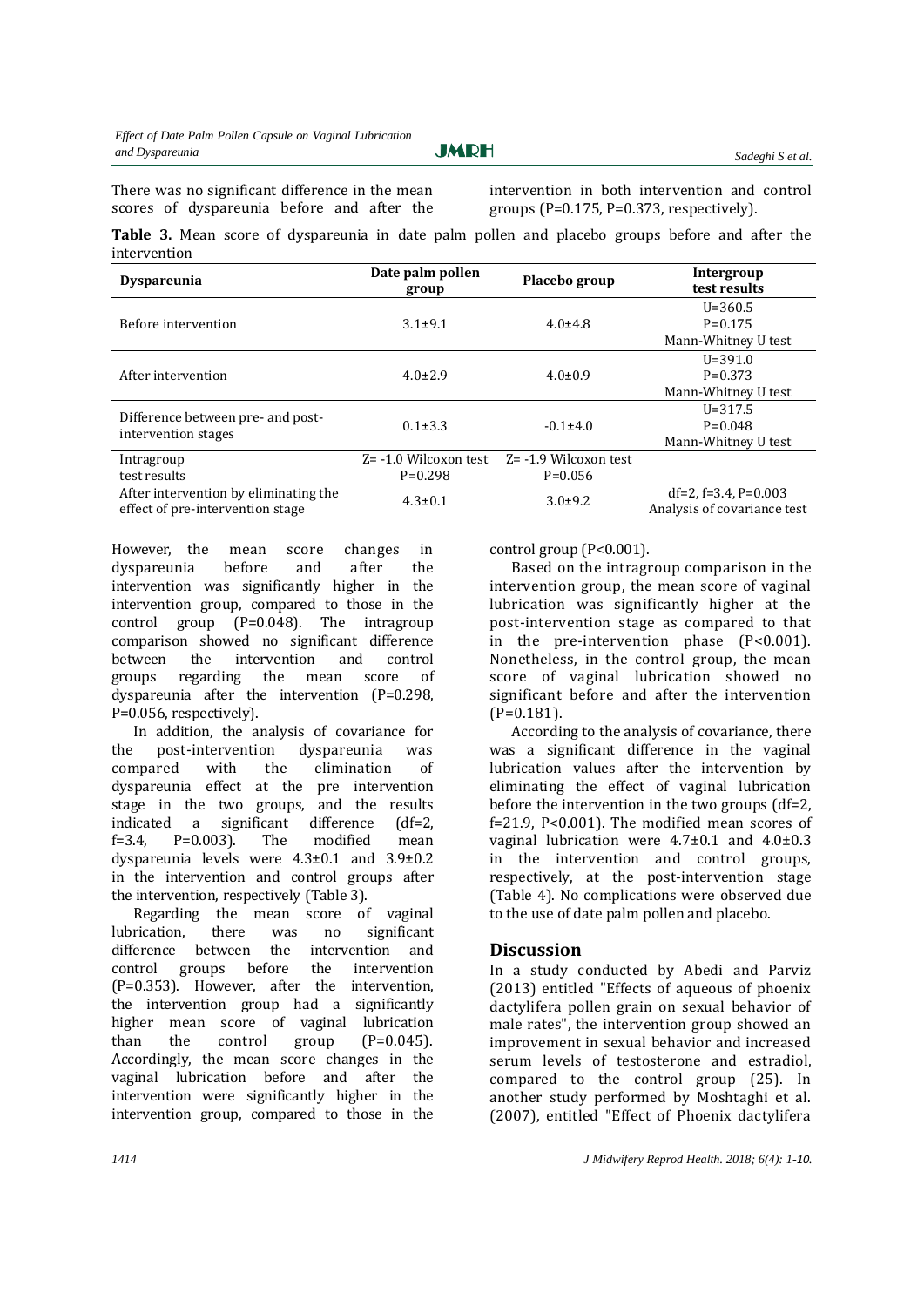**JMRH** 

on serum concentrations of estrogen, progesterone and gonadotropins in adult female rats", date palm pollen increased the concentration of estrogen and progesterone hormones (26).

**Table 4.** Mean score of vaginal lubrication in both date palm pollen and placebo groups before and after the intervention

| <b>Dyspareunia</b>                                                        | Date palm pollen group                       | Placebo group                             | Intergroup<br>test results                                   |
|---------------------------------------------------------------------------|----------------------------------------------|-------------------------------------------|--------------------------------------------------------------|
| Before intervention                                                       | $3.1 \pm 5.2$                                | $3.1 \pm 9.0$                             | $U=388.0, P=0.353$<br>Mann-Whitney U test                    |
| After intervention                                                        | $4.0\pm 6.6$                                 | $4.1 \pm 1.1$                             | $df=46$ , t=2.1, P=0.045<br>Independent t-test               |
| Difference between pre- and post-<br>intervention stages                  | $1.0 \pm 1.9$                                | $0.0+2.9$                                 | $U = 214.0$<br>P < 0.001<br>Mann-Whitney U test              |
| Intragroup<br>test results                                                | $t = -6.9$ , df=29,<br>P<0.001 Paired t-test | $Z = -1.3$ . $P = 0.181$<br>Wilcoxon test |                                                              |
| After intervention by eliminating<br>the effect of pre-intervention stage | $4.7 \pm 0.1$                                | $4.0 \pm 0.3$                             | $df=2$ , $f=21.9$ , $P<0.001$<br>Analysis of covariance test |

In the studies carried out by Mehraban (2013) and Bahmanpour (2006), the groups receiving the date palm pollen extract showed an increase in the level of sex hormones (27, 28). One of the functions of estrogen is the improvement of pelvic connective tissue resilience for comfortable intercourse. When the estrogen is not produced sufficiently before the menopause, vaginal dryness might occur (30).

In the postmenopausal women, the mucous membrane of the vagina is weakened, and the rugae is lost. These females have a pale and diaphanous appearance due to the reduction of the vesicularity. The loss of subcutaneous fat and elastic tissue makes labia minora and labia majora appear wrinkled. In addition, estrogen deficiency occurring after menopause causes atrophic changes and can be associated with symptoms, such as dyspareunia, itching, vaginal irritation, dryness, and vaginismus (31, 32).

Studies have shown that the reduction of sexual arousal and vaginal lubrication is associated with a decrease in the level of endogenous or administered androgens (33). During the menopause, the physiological reduction of estrogen and androgen leads to poor vulvovaginal blood flow, and thereby reduced sexual arousal. Moreover, vaginal dryness decreases genital sensory thresholds, dyspareunia, and sexual desire (4).

In line with the findings of the mentioned studies, the results of this study demonstrated

that the date palm pollen increased vaginal lubrication and decreased dyspareunia. This could be due to the effect of date palm pollen on the elevation of sex hormones, such as estradiol, progesterone, and testosterone. According to phytochemical studies, date palm pollen contains such compounds as natural antioxidants (e.g., flavonoids and glycosides), saponin, estrone, vitamins A and E, abundant minerals (e.g., bromine, zinc, cadmium, manganese, and copper), and fatty acids (e.g., palmitic acid, stearic acid, and linoleic acid) (23, 34-36).

According to various studies, such compounds as linoleic acid, palmitic acid, and zinc could inhibit the production of nitric oxide (steroid production inhibitors). Therefore, the date palm pollen may also increase the synthesis of steroid in the sex cells by inhibiting the synthesis of nitric oxide, and consequently enhance the concentration of hormones (37). The compounds, such as stearic acid and palmitic acid, have an inhibitory effect on the 5α-reductase enzyme activity. The inhibition of this enzyme reduces the conversion of testosterone to dihydrotestosterone in the tissues, and ultimately increases testosterone concentrations (38).

Studies have shown that the present compounds, such as zinc and cadmium, enhance the production of testosterone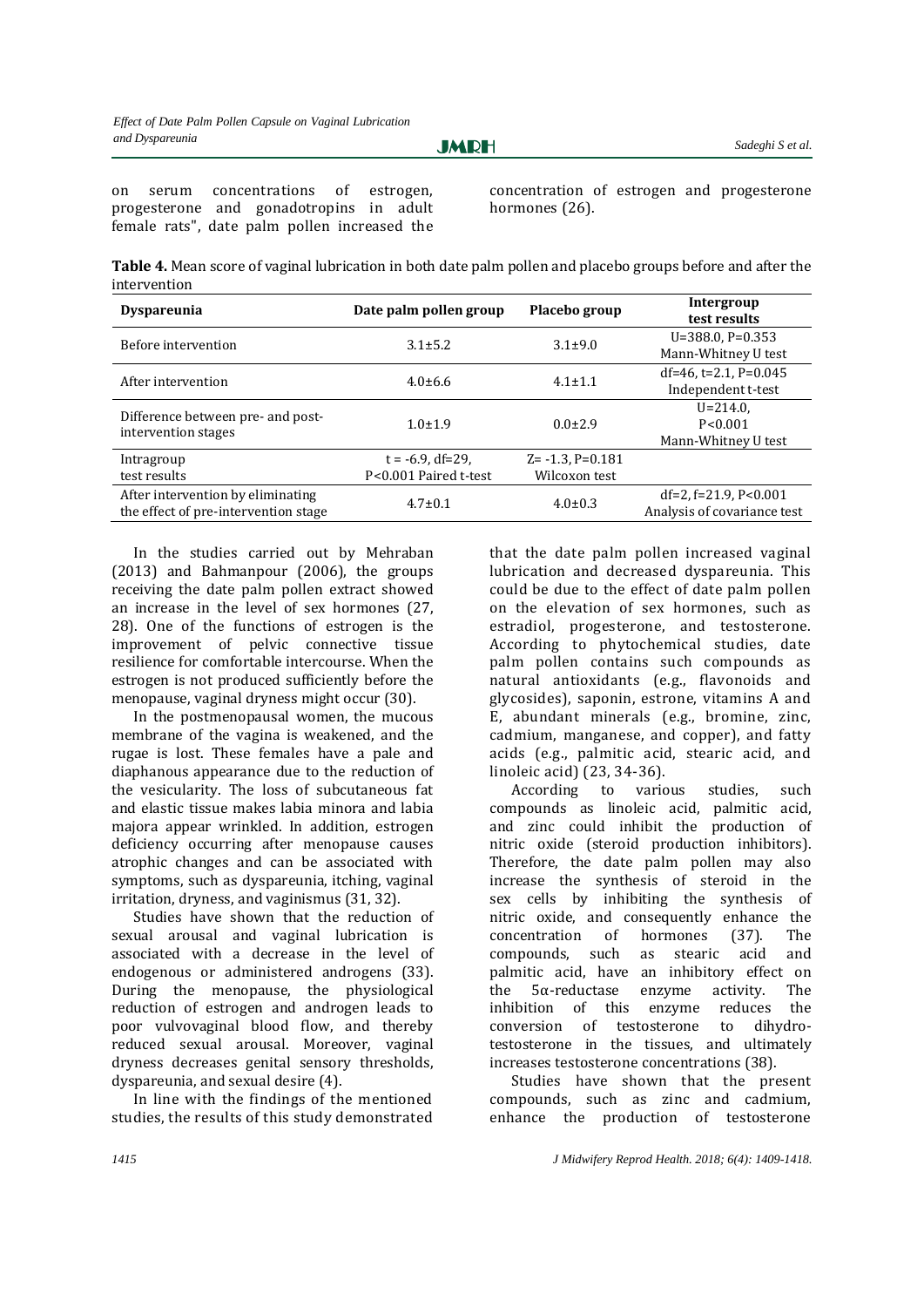through the biosynthesis of 17β-Hydroxysteroid dehydrogenases, thereby increasing the metabolism of steroids (37). The vitamins are essential for the health of the uterus and vagina; in this regard, if the organs are not lubricated by vitamins, they will become dry and wrinkled (39).

Some vitamins, such as vitamins A and E, are used to treat menopausal disorders and vaginal atrophy (40, 41). Among vitamins, vitamin E is the best vitamin playing a key role in the stability of estrogen levels, which can improve menopausal symptoms, such as vaginal dryness (39). The saponin affects the release of nitric acid, improves blood flow to the female's reproductive system, and thereby attenuates the physical problems of the women (42). Accordingly, the date palm pollen can also improve vaginal lubrication and reduce dyspareunia because of having antioxidant compounds and active ingredients affecting sex hormones.

To the best of our knowledge, there are no studies evaluating the effect of date palm pollen on human sexual function for comparing their results with those of the present study. One of the limitations of the present study was the impossibility of controlling the effective factors, including psychological conditions and individual characteristics of the samples, which was largely resolved by random assignment.

Furthermore, due to the lack of similar human studies, pharmacist consultation and the studies investigating laboratory animals were used to determine the effective and uncomplicated amount of drug and the duration of the intervention with the shortest possible time to observe the drug effect (27, 28). During the study, the adverse effects were followed up using a checklist; nevertheless, no complication was reported. The triple blindness and using the control group in the research are the strengths of the present study. Further studies are recommended to examine the impact of date palm pollen on other dimensions of female sexual function and the administration of high-dose drugs.

#### **Conclusion**

As the findings indicated, the administration of date palm pollen capsule for 35 days could

reduce dyspareunia and improve vaginal lubrication in the menopausal women without any side effects.

#### **Acknowledgements**

The present study was derived from the MD thesis in midwifery approved by Mashhad University of Medical Sciences (No. 941140) and registered in the Iranian Registry of Clinical Trials (IRCT2016070928853N1). The authors would like to express their gratitude to the Research Council and the Ethics Committee of Mashhad University of Medical Sciences, the Nursing and Midwifery Faculty, as well as the research units who cooperated in this study.

#### **Conflicts of interest**

The authors declare no conflicts of interest.

#### **References**

- 1. Pachana NA, Helmes E, Gudgeon S. An Australian fact on ageing quiz. Australasian Journal on Ageing. 2013; 32(2):117-121.
- 2. Im EO, Ko Y, Chee E, Chee W. Cluster analysis of midlife women's sleep-related symptoms: racial/ethnic differences. Menopause. 2015; 22(11):1182-1189.
- 3. Castiglione C, Licciardello O, Rampullo A, Campione C. Representation of future changes in menopausal women. Procedia-Social and Behavioral Sciences. 2014; 116:4993-4997.
- 4. Brizendine L. Managing menopause-related depression and low libido. OBG Management. 2004; 16(8):29-42.
- 5. Palacios S. Managing urogenital atrophy. Maturitas. 2009; 63(4):315-318.
- 6. Barlow DH, Wren BG. Fast facts: menopause. New York: Health Press; 2000.
- 7. Johnston SL, Farrell SA, Bouchard C, Beckerson LA, Comeau M, Lefebvre G, et al. The detection and management of vaginal atrophy. Journal of Obstetrics and Gynaecology Canada. 2004; 26(5):503-515.
- 8. Krapf JM, Belkin ZR, Goldstein AT. Advances in the treatment of vulvovaginal atrophy. Expert Review of Obstetrics & Gynecology. 2013; 8(5):457-465.
- 9. Bygdeman M, Swahn ML. Replens versus dienoestrol cream in the symptomatic treatment of vaginal atrophy in postmenopausal women. Maturitas. 1996; 23(3):259-263.
- 10. Özdemir O, Çöl M. The age at menopause and associated factors at the health center area in Ankara, Turkey. Maturitas. 2004; 49(3):211-219.
- 11. Panjary M, Davis SR. Vaginal DHEA to treat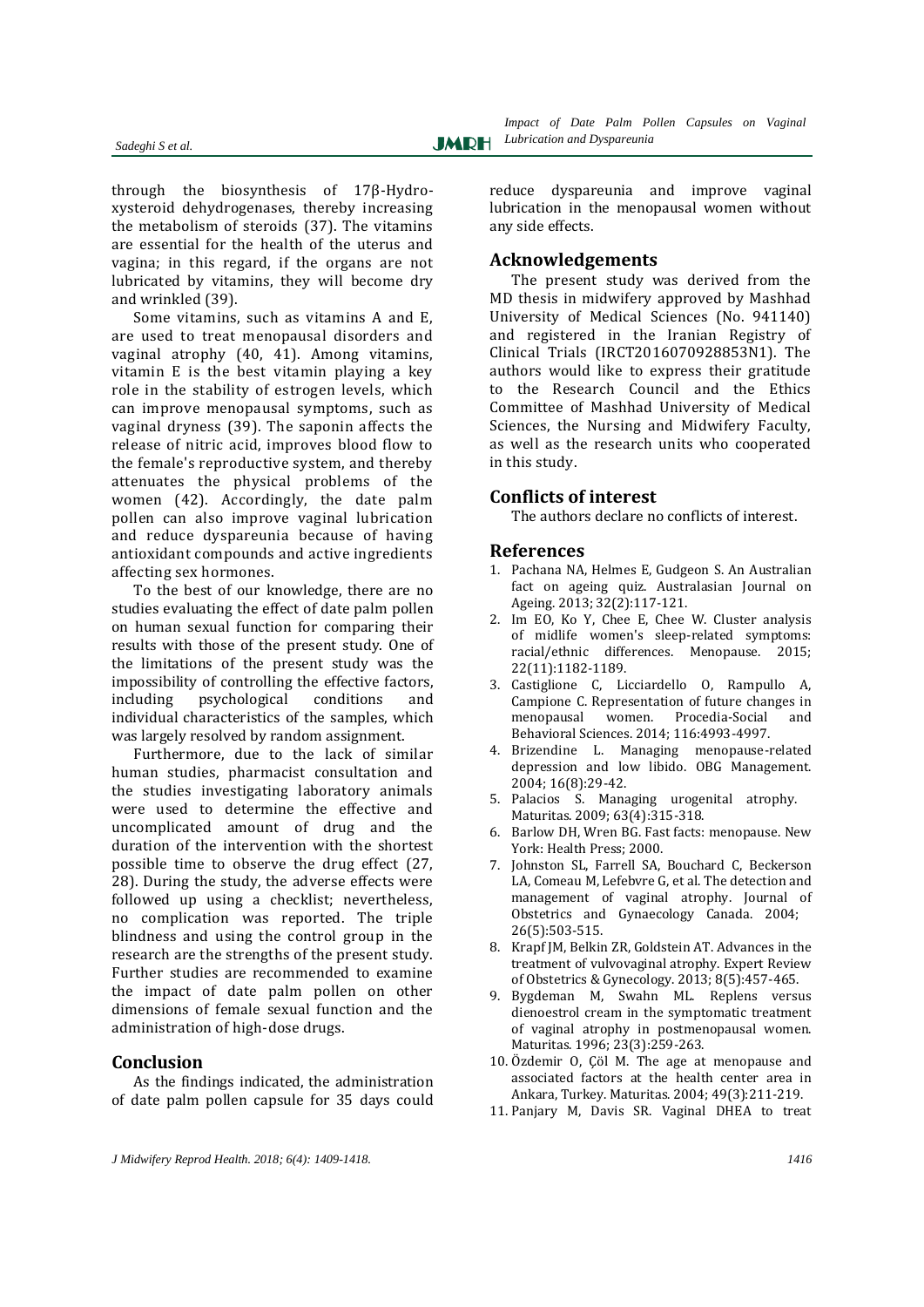menopause related atrophy: a review of the evidence. Maturitas. 2011; 70(1):22-25.

**JMRH** 

- 12. Kangh HJ, Ansbacher R, Hammond MM. Use of alternative and complementary medicine in menopause. International Journal of Gynecology and Obstetrics. 2002; 79(3):195-207.
- 13. Gollschewski S, Kitto S, Anderson D, Lyons-Wall P. Women's perceptions and beliefs about the use of complementary and alternative medicines during menopause. Complementary Therapies in Medicine. 2008; 16(3):163-168.
- 14. Meston CM, Rellini AH, Telch MJ. Short-and longterm effects of ginkgo biloba extract on sexual dysfunction in women. Archives of Sexual Behavior. 2008; 37(4):530-547
- 15. Abernethy K, Tiran D. The menopause and HRT. New York: Elsevier Health Sciences; 2002. P. 55-110.
- 16. Kennedy J. Herb and supplement use in the US adult population. Clinical Therapeutics. 2005; 27(11):1847-1858.
- 17. Al-Qarawi AA, Mousa HM, Ali BH, Abdel-Rahman H, El-Mougy SA. Protective effect of extracts from dates (Phoenix dactylifera L.) on carbon tetrachloride-induced hepatotoxicity in rats. The International Journal of Applied Research in Veterinary Medicine. 2004; 2(3):176-180.
- 18. Bishr M, Desoukey SY. Comparative study of the nutritional value of four types of Egyptian palm pollens. Journal of Pharmacy and Nutrition Sciences. 2012; 2(2):50-56.
- 19. Aghili MH, Seyed MH. Makhzanol Advieh. 3th ed. Tehran: Bavardaran; 2001.
- 20. Tonkaboni SM. Tohfatolmomenin. Trans: Rahimi R, Sham Ardakani MR, Farjadmand F. Tehran: Nashre Shahr; 2007 (Persian).
- 21. Yosefi Haravi Y. Ryazol Advieh. 1st ed. Tehran: Almoee Publications; 1964.
- 22. El-Ridi MS, El Mofty A, Khalifa K, Soliman L. Gonadotrophic hormones in pollen grains of the date palm. Zeitschrift für Naturforschung B. 1960; 15(1):45-49.
- 23. Bennett RD, Ko ST, Heftmann E. Isolation of estrone and cholesterol from the date palm, Phoenix dactylifera L. Phytochemistry. 1966; 5(2):231-235.
- 24. Biglari F, AlKarkhi AF, Easa AM. Antioxidant activity and phenolic content of various date palm (Phoenix dactylifera) fruits from Iran. Food Chemistry. 2008; 107(4):1636-1641.
- 25. Abedi A, Parviz M, Karimian SM, Sadeghipour R. Effects of Aqueeose of Pheonix dactylifera pollen grain on sexual behavior of male rates. Journal of Physiology and Pharmacology Advances. 2012; 2(6):235-242.
- 26. Moshtaghi A, Johari H, Shariati M, Amiri J. Effect of phoenix dactylifera on serum concentration of

estrogen, progesterone and gonadotropins in adult female's rats. Journal of Rafsanjan University of Medical Sciences and Health Services. 2010; 9(2):117-124 (Persian).

- 27. Mehraban F, Jafari M, Toori MA, Sadeghi H, Joodi B, Mostafazade M, et al. Effects of date palm pollen (Phoenix dactylifera L.) and Astragalus ovinus on sperm parameters and sex hormones in adult male rats. Iranian Journal of Reproductive Medicine. 2014; 12(10):705.
- 28. Bahmanpour S, Talaei T, Vojdani Z, Panjehshahin MR, Poostpasand A, Zareei S, et al. Effect of phoenix dactylifera pollen on sperm parameters and reproductive system of adult male rats. Iranian Journal of Medical Sciences. 2006; 31(4):208-213.
- 29. Mohammadi M, Heidari M. The female sexual function index: validation of the Iranian version. Payesh. 2009; 7(3):269-278.
- 30. Ambler DR, Bieber EJ, Diamond MP. Sexual function in elderly women: a review of current literature. Reviews in Obstetrics and Gynecology. 2012; 5(1):16-27.
- 31. Robinson D, Toozs-Hobson P, Cardozo L. The effect of hormones on the lower urinary tract. Menopause International. 2013; 19(14):155-162.
- 32. Nazarpour S. Gynecology and infertility. 1st ed. Tehran, Iran: Islamic Azad University; 2012 (Persian).
- 33. Davison SL, Davis SR. Androgenic hormones and aging--the link with female sexual function. Hormones and Behavior. 2011; 59(5):745-753.
- 34. Amin ES, Awad O, El Samad MA, Iskander MN. Isolation of estrone from Moghat roots and from pollen grains of date palm. Phytochmistry. 1969; 8(1):295-297.
- 35. Hassan HM. Chemical composition and nutritional value of palm pollen grains. Global Journal of Biotechnology and Biochemistry. 2011; 6(1):1-7.
- 36. Mahran GH, Abdel-Wahab SM, Attia AM. A phytochemical study of date palm pollen. Planta Medica. 1976; 29(02):171-175.
- 37. Shariati M, Sharifi E, Kaveh M. The effect of phoenix dactylifera (date- palm) pit powder on testosterone level and germ cells in adult male rats. Zanjan University Medical Sciences Journal. 2007; 15(61):21-28.
- 38. van der Sluijs CP, Bensoussan A, Chang S, Baber R. A randomized placebo-controlled trial on the effectiveness of an herbal formula to alleviate menopausal vasomotor symptoms. Menopause. 2009; 16(2):336-344.
- 39. Ziagham S, Abbaspoor Z, Safyari S, Rad P. Effect of vitamin E vaginal suppository on atrophic vaginitis among postmenopausal women. Jundishapur Journal of Chronic Disease Care. 2013; 2(4):12-19.

*1417 J Midwifery Reprod Health. 2018; 6(4): 1409-1418.*